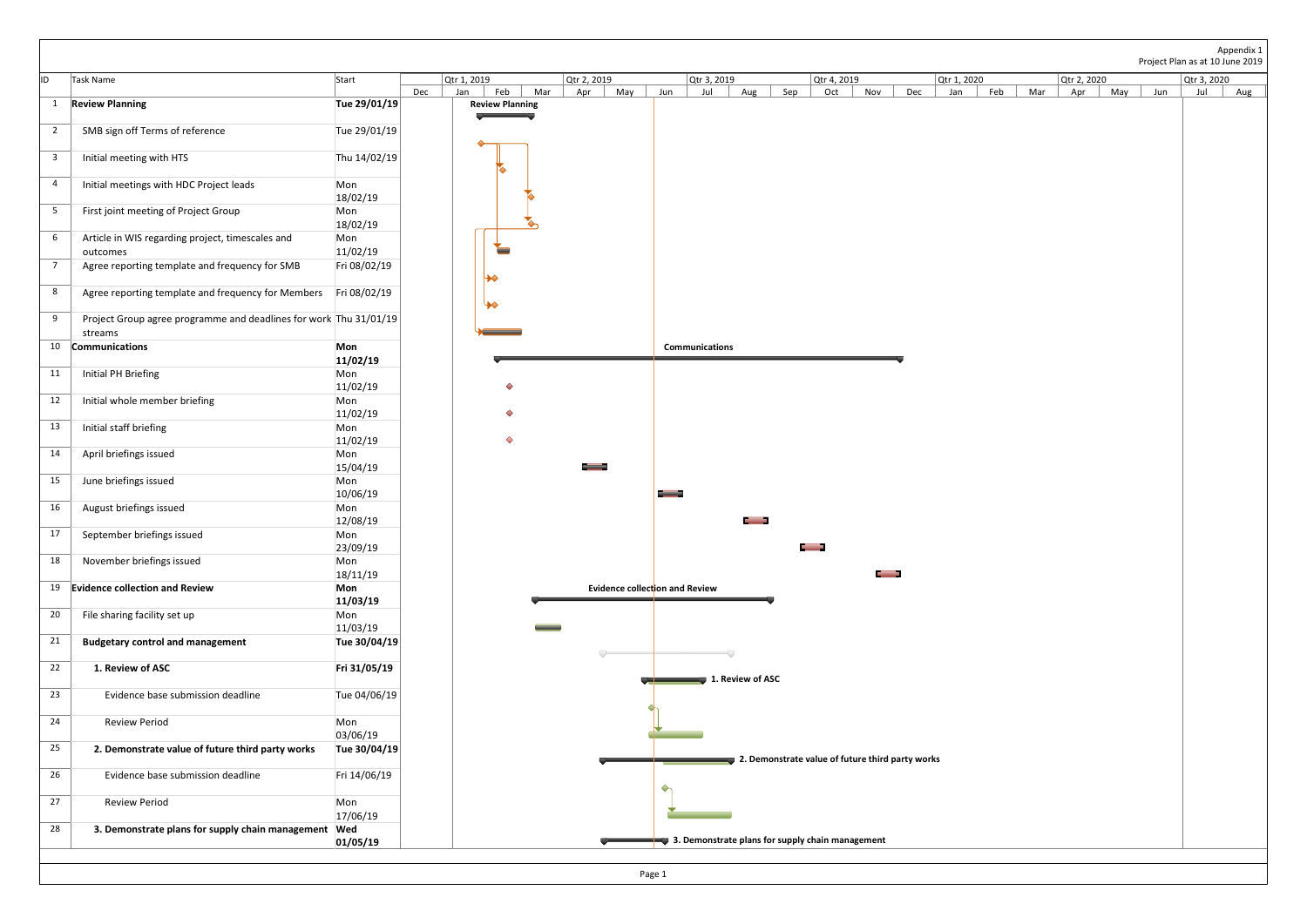|                 |                                                             |                          |                                                                                                       | Appendix 1                                                    |
|-----------------|-------------------------------------------------------------|--------------------------|-------------------------------------------------------------------------------------------------------|---------------------------------------------------------------|
| lid.            | Task Name                                                   | Start                    | Qtr 1, 2019<br>Qtr 2, 2019<br>Qtr 3, 2019<br>Qtr 4, 2019<br>Qtr 1, 2020                               | Project Plan as at 10 June 2019<br>Qtr 2, 2020<br>Qtr 3, 2020 |
| 29              | Evidence base submission deadline                           | Wed                      | Feb<br>Mar<br>Sep<br>Dec<br>May<br>Dec<br>Feb<br>Jan<br>Apr<br>Jun<br>Jul<br>Aug<br>Oct<br>Nov<br>Jan | Mar<br>$\vert$ Jun<br>Apr<br>May<br>Jul<br>Aug                |
| 30 <sub>o</sub> | <b>Review Period</b>                                        | 01/05/19<br>Mon          | ◆                                                                                                     |                                                               |
| 31              | 4. Demonstrate midterm investment plan                      | 27/05/19<br>Fri 14/06/19 | 4. Demonstrate midterm investment plan                                                                |                                                               |
| 32              | Evidence base submission deadline                           | Fri 14/06/19             |                                                                                                       |                                                               |
| 33              | <b>Review Period</b>                                        | Mon                      |                                                                                                       |                                                               |
| 34              | 5. Payment mechanism                                        | 17/06/19<br>Sun 30/06/19 | 5. Payment mechanism                                                                                  |                                                               |
| 35              | Evidence base submission deadline                           | Sun 30/06/19             | ♦                                                                                                     |                                                               |
| 36              | <b>Review Period</b>                                        | Mon<br>01/07/19          |                                                                                                       |                                                               |
| 37              | <b>6. Succession planning</b>                               | Thu 23/05/19             | 6. Succession planning                                                                                |                                                               |
| 38              | Evidence base submission deadline                           | Thu 23/05/19             | $\Diamond$                                                                                            |                                                               |
| 39              | <b>Review Period</b>                                        | Fri 24/05/19             |                                                                                                       |                                                               |
| 40              | 7. Innovation/Entrepreneurial                               | Mon<br>03/06/19          | 7. Innovation/Entrepreneurial                                                                         |                                                               |
| 43              | 8. KPIs                                                     | Tue 30/04/19             | $\bullet$ 8. KPIs                                                                                     |                                                               |
| 44              | Evidence base submission deadline                           | Tue 30/04/19             |                                                                                                       |                                                               |
| 45              | <b>Review Period</b>                                        | Wed<br>01/05/19          |                                                                                                       |                                                               |
| 46              | <b>Governance arrangements</b>                              | <b>Mon</b><br>11/03/19   | F                                                                                                     |                                                               |
| 47              | 9. Adherence with governance documents                      | Mon<br>01/04/19          | 9. Adherence with governance documents                                                                |                                                               |
| 48              | Evidence base submission deadline                           | Mon<br>01/04/19          |                                                                                                       |                                                               |
| 49              | <b>Review Period</b>                                        | Tue 02/04/19             |                                                                                                       |                                                               |
| 50              | 10. Adherence with services agreement obligations Mon       | 01/04/19                 | 10. Adherence with services agreement obligations                                                     |                                                               |
| 51              | Evidence base submission deadline                           | Mon<br>01/04/19          |                                                                                                       |                                                               |
| 52              | <b>Review Period</b>                                        | Tue 02/04/19             |                                                                                                       |                                                               |
| 53              | 11. Adherence with statutory and regulatory<br>requirements | Wed<br>01/05/19          | 11. Adherence with statutory and regulatory requirements                                              |                                                               |
| 54              | Evidence base submission deadline                           | Wed<br>01/05/19          | $\Diamond$                                                                                            |                                                               |
| 55              | <b>Review Period</b>                                        | Thu 02/05/19             |                                                                                                       |                                                               |
| 56              | 12. Process for strategic direction (Business plan)         | <b>Mon</b><br>01/04/19   | 12. Process for strategic direction (Business plan)                                                   |                                                               |
| 57              | Evidence base submission deadline                           | Mon<br>01/04/19          |                                                                                                       |                                                               |
| 58              | <b>Review Period</b>                                        | Tue 02/04/19             |                                                                                                       |                                                               |